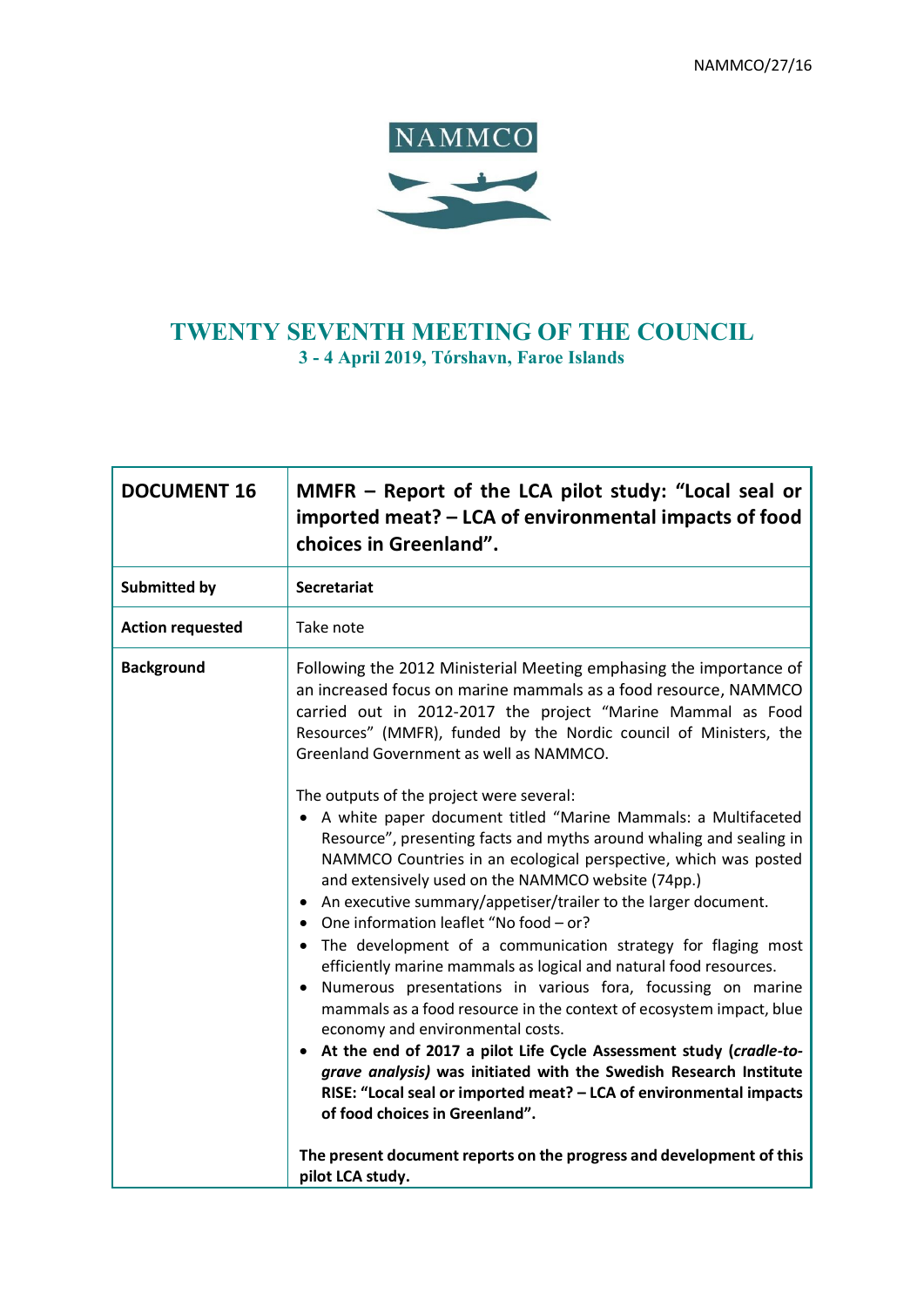# "LOCAL SEAL OR IMPORTED MEAT? – LCA OF ENVIRONMENTAL IMPACTS OF FOOD CHOICES IN GREENLAND".



# 1. BACKGROUND

LCA is a method which has been used for a few decades for quantifying a broad suite of environmental impacts of the product through their supply chain in a procedure, standardized by ISO (ISO 2006ab). Starting with extraction of raw materials, the analysis follows all relevant steps of the life cycle up until consumption and end of life treatment. It is often used to make comparisons between products, or the same product produced through different chains. It has been particularly utilised in seafood production to identify which are the links which would allow to decrease the carbon footprint in the most cost-efficient ways (e.g., Ziegler et al 2013, 2016ab, in press).

#### 2. AIMS

Here, the goal is to quantify the relative environmental impacts of consuming marine mammal products versus other meat proteins, with Greenland as first example. In this case, locally hunted seal meat is compared with the most common alternative protein food product consumed, as identified through import statistics and consultation with Greenlandic retailers. Both indicated that pork meat is the dominating type of meat imported and that it is primarily sourced from Denmark.

## 3. PARTICIPANTS

The study, initiated by NAMMCO (Desportes) is led by Friederike Ziegler from RISE Research Institutes of Sweden (Gothenburg), with the collaboration of the Greenlandic Ministry of Fisheries, Hunting and Agriculture and the Association of Fishers and Hunters in Greenland (KNAPK). All the organisations are part of the reference group and assisted with data collection.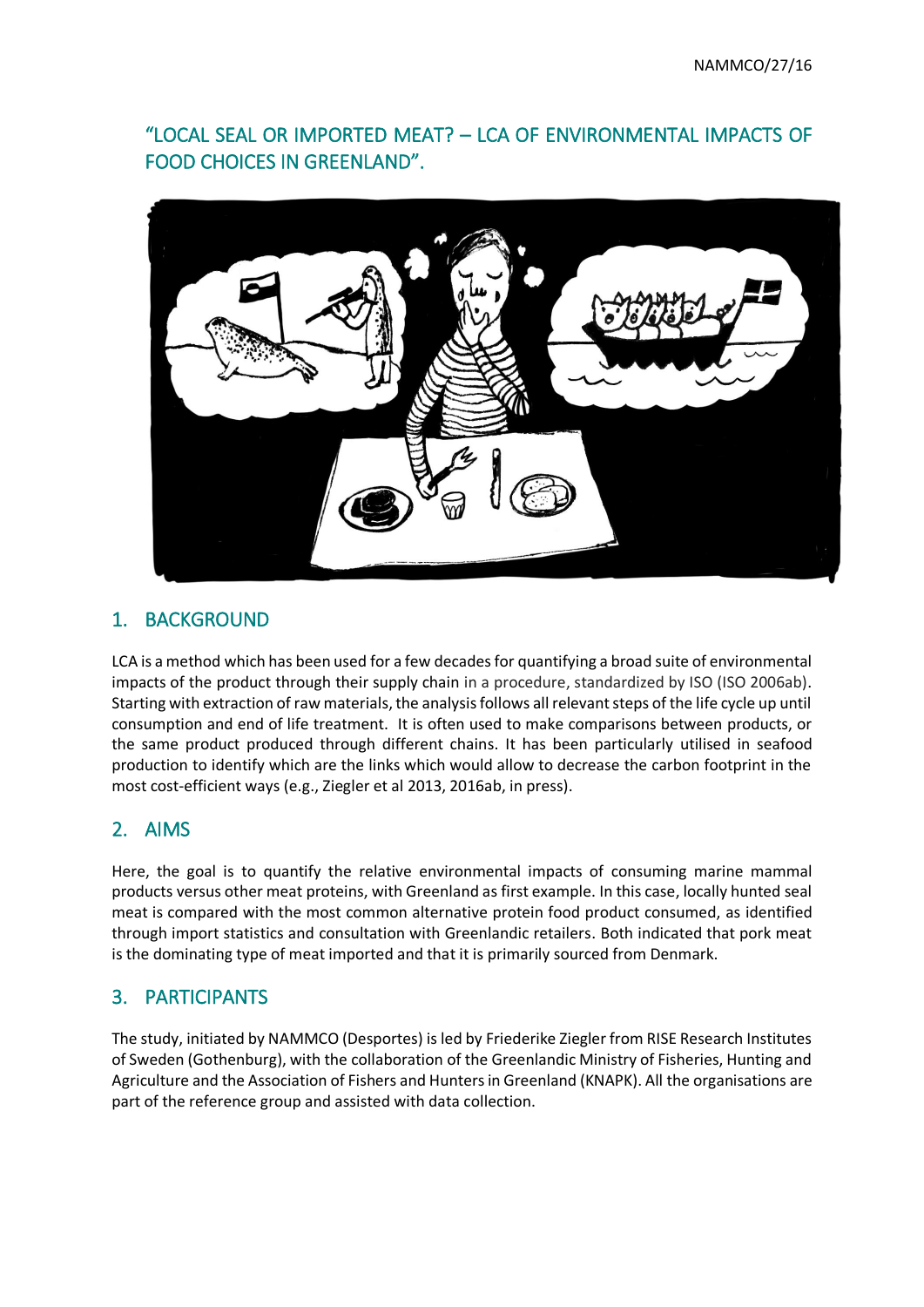## 4. FUNDING

The project is funded with remaining fund from the MMFR project, arising from the Nordic Council of Ministers.

## 5. PROGRESS AND DEVELOPMENT OF THE PILOT LCA STUDY

The study is close to completion and the results should be submitted for publication in a scientific journal in April, with as first option **Environmental Science and Technology.**

The production, processing and transportation of the alternative product to Greenland, pork meat imported from Denmark, was contrasted with locally produced seal meat to study primarily greenhouse gas emissions and energy use. Other impacts are discussed qualitatively such as, animal welfare and use of land, antibiotics and pesticides in both supply chains (alternative protein and seal).

For seal meat, the system studied entails the production and use of supply materials used in hunting (gasoline and ammunition) and was investigated through a survey distributed among KNAPK members.



**Fig. 1** The two main supply chains for consumption of animal-source foods in Greenland



**Fig. 2** Greenhouse gas emissions of imported pig (supply chain starting with feed production, pig production in Denmark and shipping to Nuuk, Greenland) and locally hunted seal meat (worst case scenario).